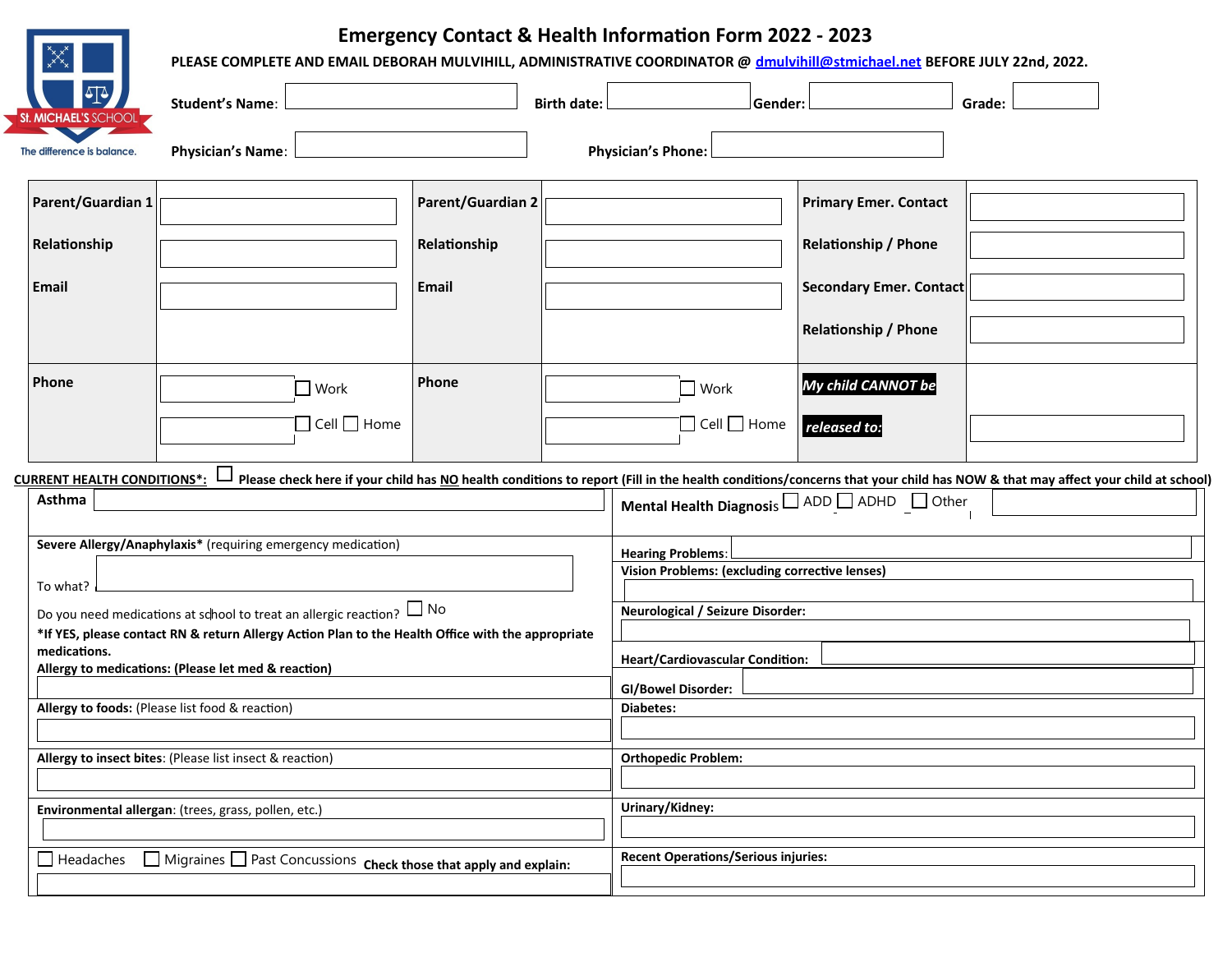**Do you give your consent to share relevant health information with appropriate school and/or emergency personnel as necessary? This would include permission for communication between the health provider and school nurse to facilitate this process.**   $\Box$  Yes  $\Box$  No

| List of Medication needed at home<br>Name of Medication | Dosage/Frequency | Reason |
|---------------------------------------------------------|------------------|--------|
|                                                         |                  |        |
|                                                         |                  |        |
|                                                         |                  |        |

List of M**edication** needed **at school**

Name of Medication **Name of Medication Dosage/Frequency Reason** 

\*\*A Medication Consent Form must be completed for a student to receive prescription medicine at school. The prescription medication must be clearly labeled prescription bottle with the student's name and instructions as specified by the pharmacy. **This form and the form for students to carry and self-administer Epi-pen and Inhaler are available from the School Nurse.** Parental Permission for Over-the-Counter Medications: \*\*Please check Dosage box to authorize school nurse/staff to give your child the following medications while on campus.\*\*

| Over-the-counter medication dispensed per package directions: | Indications:                | Dosage (please check)                                       |  |
|---------------------------------------------------------------|-----------------------------|-------------------------------------------------------------|--|
|                                                               |                             |                                                             |  |
|                                                               |                             | 36-47 lbs: 160 mg $\Box$ 72-95 lbs: 480-500 mg              |  |
| Acetaminophen (generic Tylenol)                               | Pain reliever/fever reducer | 48-71 lbs: 320 mg $\Box$ 96lbs +: 400 mg                    |  |
|                                                               |                             | 36-47 lbs: 160 mg $\Box$ 72-95 lbs: 480-500 mg              |  |
| Ibuprofen (generic Advil/Motrin)                              | Pain reliever/fever reducer | 48-71 lbs: 320 mg $\Box$ 96lbs +: 400 mg                    |  |
| Antacid (Calcium Carbonate)                                   | Stomach pain/upset stomach  | $\Box$ 1 Tablet (400 mg ea)<br>$\Box$ 2 Tablets (400 mg ea) |  |
| Triple antibiotic ointment                                    | Minor scrapes/cuts          | $\Box$ As directed                                          |  |
| Hydrocortisone 1% lotion                                      | Itching/skin rashes         | As directed                                                 |  |

| <b>PAREN</b><br><b>J NAMF</b><br>761 I A K<br>אמוני " | SIGNAT | 'URI | <b>DATF</b> |
|-------------------------------------------------------|--------|------|-------------|